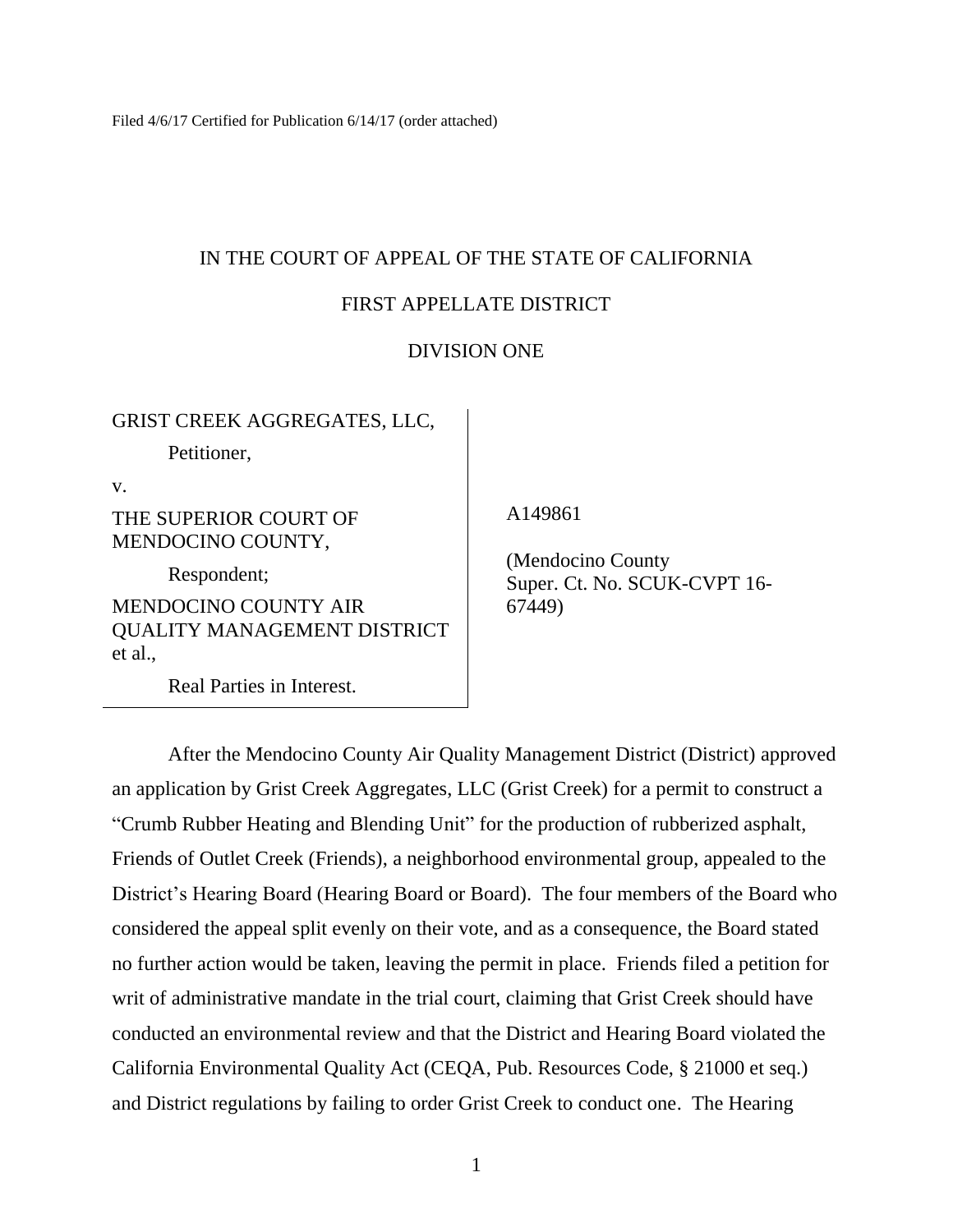Board demurred on the ground that because the split vote was tantamount to no action, there was nothing for the trial court to review. Grist Creek also demurred, but on different grounds. It claimed that Friends could not sue directly under CEQA; could not, in any event, show an abuse of discretion by the Board; and had failed to exhaust its administrative remedies. The trial court sustained the Board"s demurrer with leave to amend and overruled Grist Creek"s demurrer on the ground the Hearing Board"s tie vote was not a decision and there was therefore nothing to review. Grist Creek filed the instant original writ proceeding, challenging the trial court's ruling and seeking issuance of a writ of mandate requiring the trial court to vacate its demurrer rulings.

We conclude the Hearing Board's tie vote resulted in the denial of Friends' administrative appeal and that the denial is subject to judicial review. We therefore grant the petition, direct that a writ of mandate issue, and command the trial court to conduct further proceedings consistent with this opinion.

## I. FACTUAL AND PROCEDURAL **BACKGROUND**

Grist Creek owns property in Mendocino County on which it has aggregate and asphalt processing operations. The lawsuit underlying this writ proceeding is one of several legal actions challenging, on environmental and other grounds, Grist Creek"s construction and operation of the asphalt facility. It concerns only one of the permits issued in connection with the facility, specifically an Authority to Construct (ATC) a "Crumb Rubber Heating and Blending Unit for the Production of Rubberized Asphalt"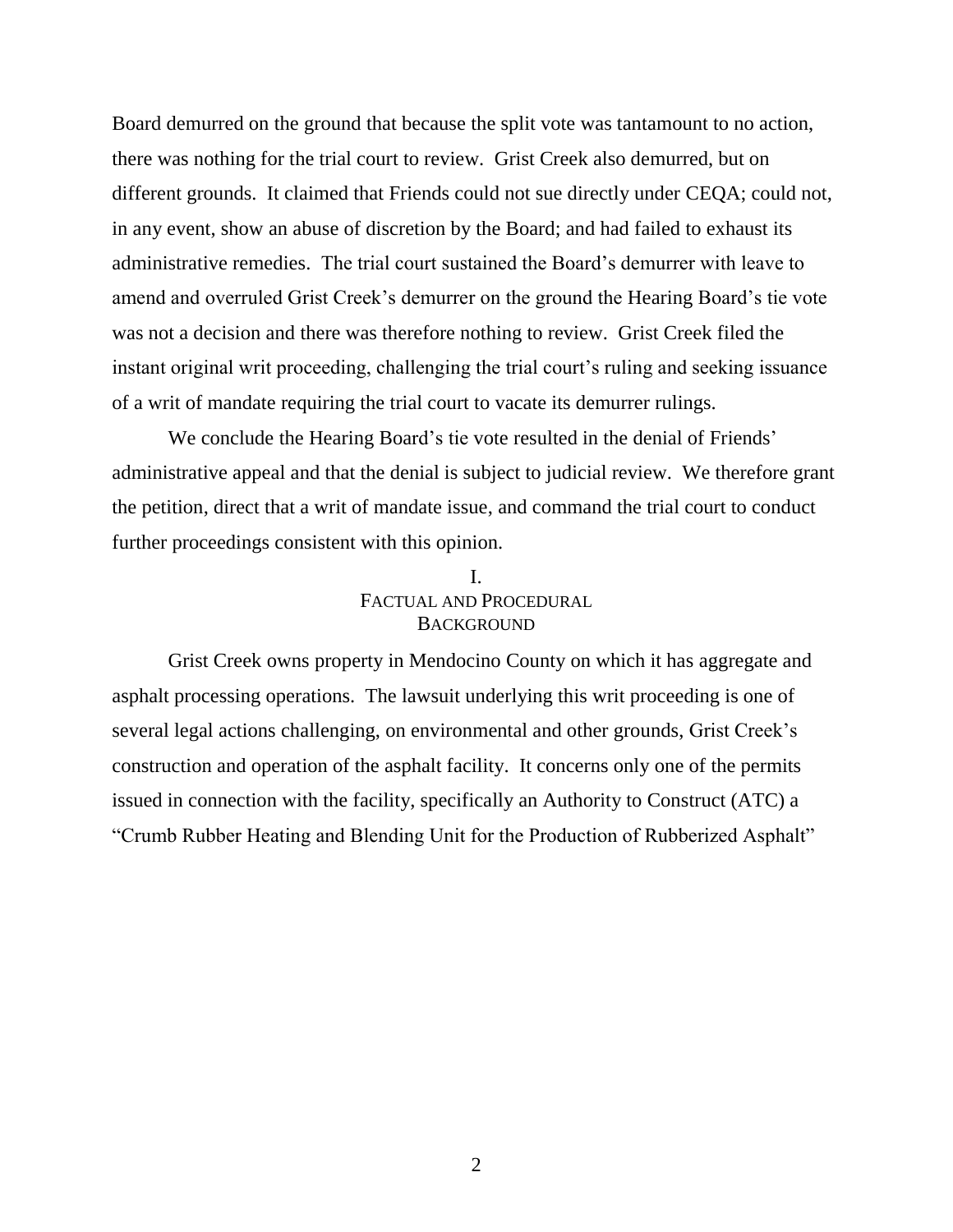(ATC Permit No. 1416-5-01-15-59), issued by the District on November 17, 2015.<sup>1</sup> We will refer to this approval as the "November ATC."

Friends is an unincorporated environmental association formed to oppose the plant. It alleges that in approving the November ATC, the District and its air pollution control officer failed to comply with CEQA and with the District's own regulations implementing the act.

The Hearing Board hears appeals from District actions. It is usually composed of five members. (Health & Saf. Code,  $\S$  40800.)<sup>2</sup>

Friends appealed the November ATC to the Hearing Board. Four Board members participated in the appeal after Friends objected to the fifth member"s participation because he previously had worked for Grist Creek. Apparently there was no alternate to fill the missing position on the Board.

On April 5, 2016, following two hearings, the Hearing Board issued notice of a tie vote. The notice states the Hearing Board "was unable to make a decision due to a 2-2 tie vote. The Hearing Board will not hold any further hearings on the appeal."

Friends filed a petition for writ of mandate in the trial court against the District, the air pollution control officer, the Hearing Board, and Grist Creek seeking to set aside the November ATC. The group alleged it was entitled to review under several alternative statutes: Code of Civil Procedure sections 526, 527, 1085, 1088.5, and 1094.5; Public

**<sup>1</sup>** We have also considered challenges to a different ATC issued by the District in June 2015. In *Friends of Outlet Creek v. Superior Court of Mendocino County* (A148038, petn. den. May 3, 2016), we denied a writ petition Friends filed after the trial court sustained a demurrer in the action challenging that ATC. In *Friends of Outlet Creek v. Mendocino County Air Quality Management District et al.* (Mar. 23, 2017, A148508), we reversed the trial court"s order in that case sustaining demurrers by the District, the Hearing Board and Grist Creek and remanded for further proceedings. Friends has also appealed from the dismissal of its separate action against the County of Mendocino, *Friends of Outlet Creek v. County of Mendocino et al.* (A147499). That appeal is pending in Division Four of this Court.

**<sup>2</sup>** All statutory references are to the Health and Safety Code unless otherwise specified.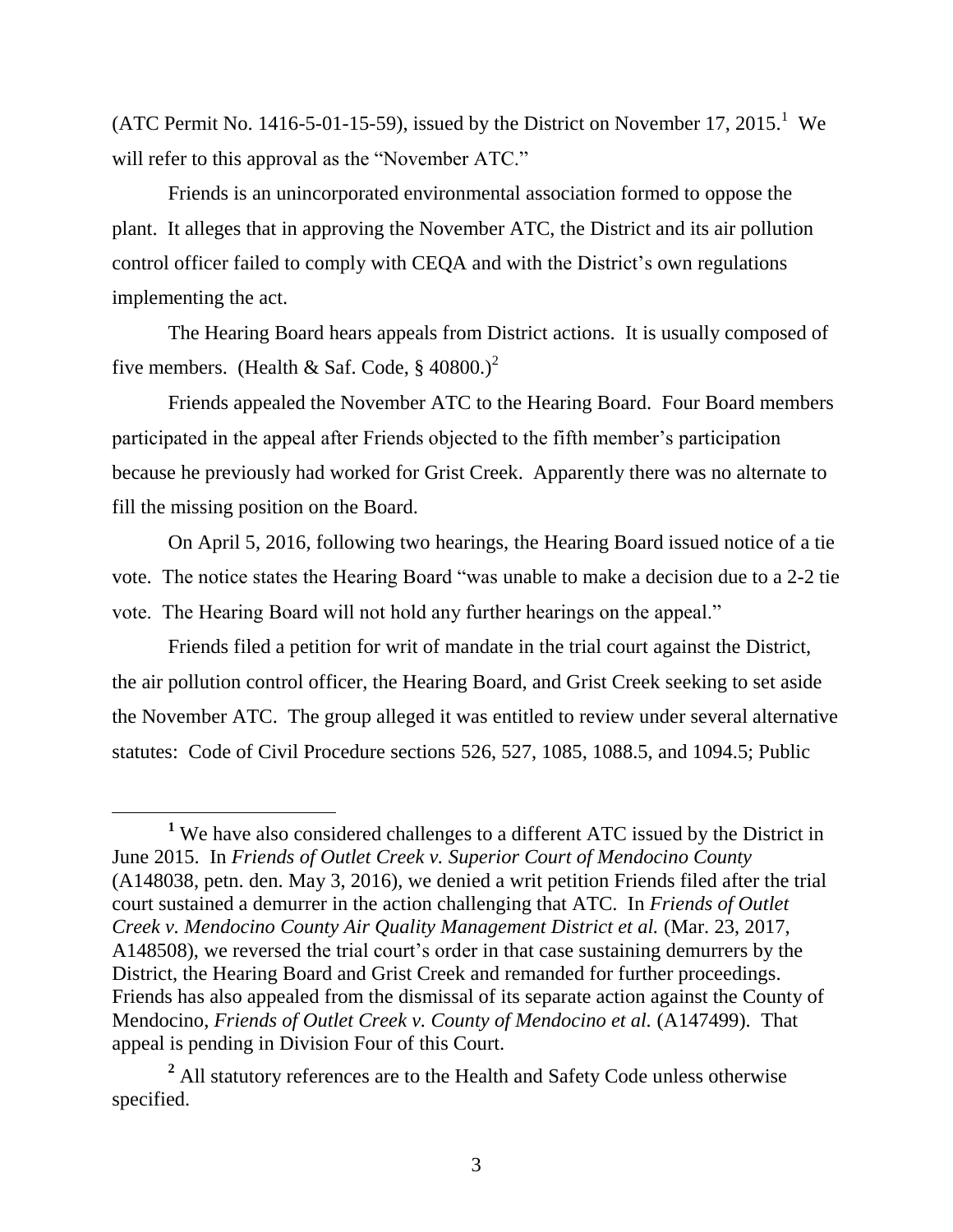Resources Code sections 21168, 21168.5, and 21168.9; and Health and Safety Code section 40864.

Friends alleged that the Hearing Board, "in [an] abuse of its discretion and without the support of substantial evidence, . . . failed to make findings that the [air pollution control officer] and the [District] did not comply with the law in issuing the November [ATC] and failed to take appropriate action to rectify that illegal action." Friends also asked that the November ATC be "found void" and requested an order that Grist Creek cease construction of the plant and dismantle all project equipment until it was brought into legal compliance. The group advanced two causes of action, one for failure to comply with CEQA and one for failure to comply with the District's own regulations.

Approximately three months after Friends filed its petition, the Mendocino County Board of Supervisors appointed an additional member to the Hearing Board.

Grist Creek demurred to Friends" petition, claiming that (1) CEQA did not provide a cause of action and that, even if it did, Friends failed to allege sufficient facts to support such a claim, (2) Friends had failed to state facts showing that the Hearing Board abused its discretion, and (3) Friends had failed to exhaust its administrative remedies by not complying with procedures available under Mendocino County"s zoning ordinance. The District joined in the demurrer.

The Hearing Board also demurred to the petition, but on different grounds. The Board maintained that its tie decision meant it failed to take action on Friends" appeal and this meant there was no final action for the trial court to review.

In a tentative ruling, the trial court stated it was considering remand or "any other proposed method to ensure that [Friends"] appeal is considered by a board with the ability to take action." Apparently, the parties conferred but were unable to agree to a procedure that called for a remand for further action by the Hearing Board.

The trial court thereafter overruled Grist Creek"s demurrer and sustained the Hearing Board's demurrer. The underpinning of both rulings was the court's conclusion that the Board took "no action" on the November ATC and thus "it must be concluded that an action challenging a purported decision on the ATC by the Hearing Board fails to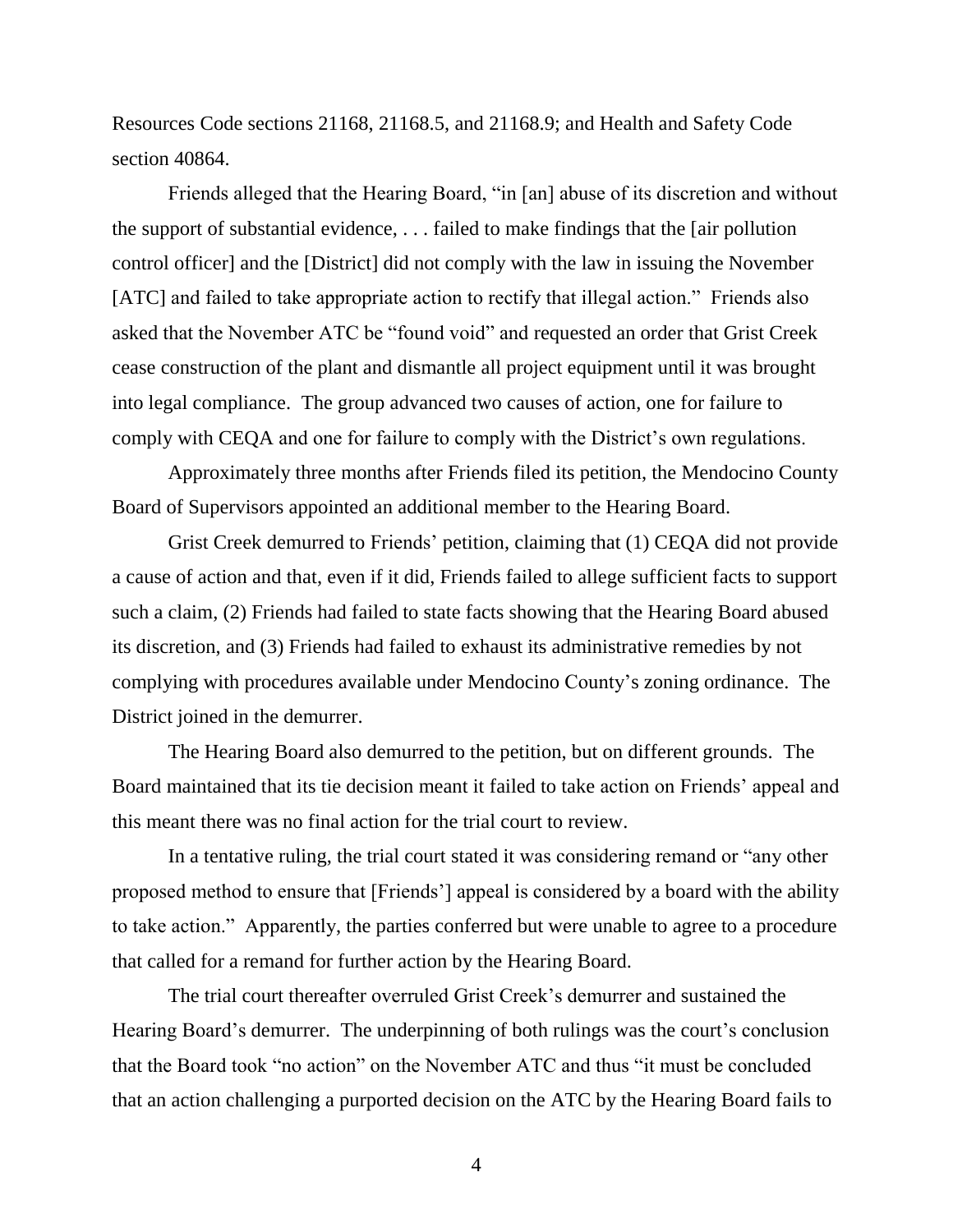allege facts sufficient to state a cause of action under [Code of Civil Procedure section] 1094.5 and [Health and Safety Code section] 40864. [Friends] may have a factual and legal basis to challenge respondents' approval of the ATC but it is not through a CCP 1094.5 challenge to the Hearing Board"s proceedings . . . ." As to the Board"s demurrer, the trial court granted Friends leave to amend within 45 days, but added, "The appointment of the fifth Hearing Board member and the availability of an alternate member for each primary Board member will almost certainly guarantee the ability of the Hearing Board to take effective action on the appeal if the matter is returned to the Board for consideration and decision."

According to the declaration of one of Friends" attorneys, the Hearing Board is aware of the trial court's order but does not intend to take further action on Friends' appeal of the November ATC and has interpreted the order to require no further action.

Grist Creek sought writ relief from the trial court's order overruling its demurrer and concluding that the District's split vote meant the Hearing Board took no action, and we issued an order to show cause.<sup>3</sup>

 $\overline{a}$ <sup>3</sup> For its part, the District maintains the writ petition is now moot because the November ATC expired in October 2016 and has not been renewed, and Grist Creek"s subcontractor removed the permitted unit in April 2016. The District asks that we take judicial notice of a letter dated October 20, 2016, from the District to Grist Creek stating that a new permit will be required for any new equipment on the site and that there is no longer a valid permit at the location. Grist Creek disputes that this original writ proceeding is moot and contends that under the District"s rules and regulations, of which it asks us to take judicial notice, the November ATC "renewed as a matter of law when Grist Creek submitted its annual permit renewal fee to the District." Grist Creek represents that it intends to seek leave to file an amended complaint in a separate action to challenge the failure to automatically renew the November ATC. Even assuming (without deciding) that the underlying controversy is technically moot, we agree with Grist Creek that it presents an issue likely to reoccur and we therefore exercise our inherent discretion to resolve it. (*Castro v. Superior Court* (2004) 116 Cal.App.4th 1010, 1014, fn. 3.) The requests for judicial notice filed by Grist Creek and the District are therefore denied.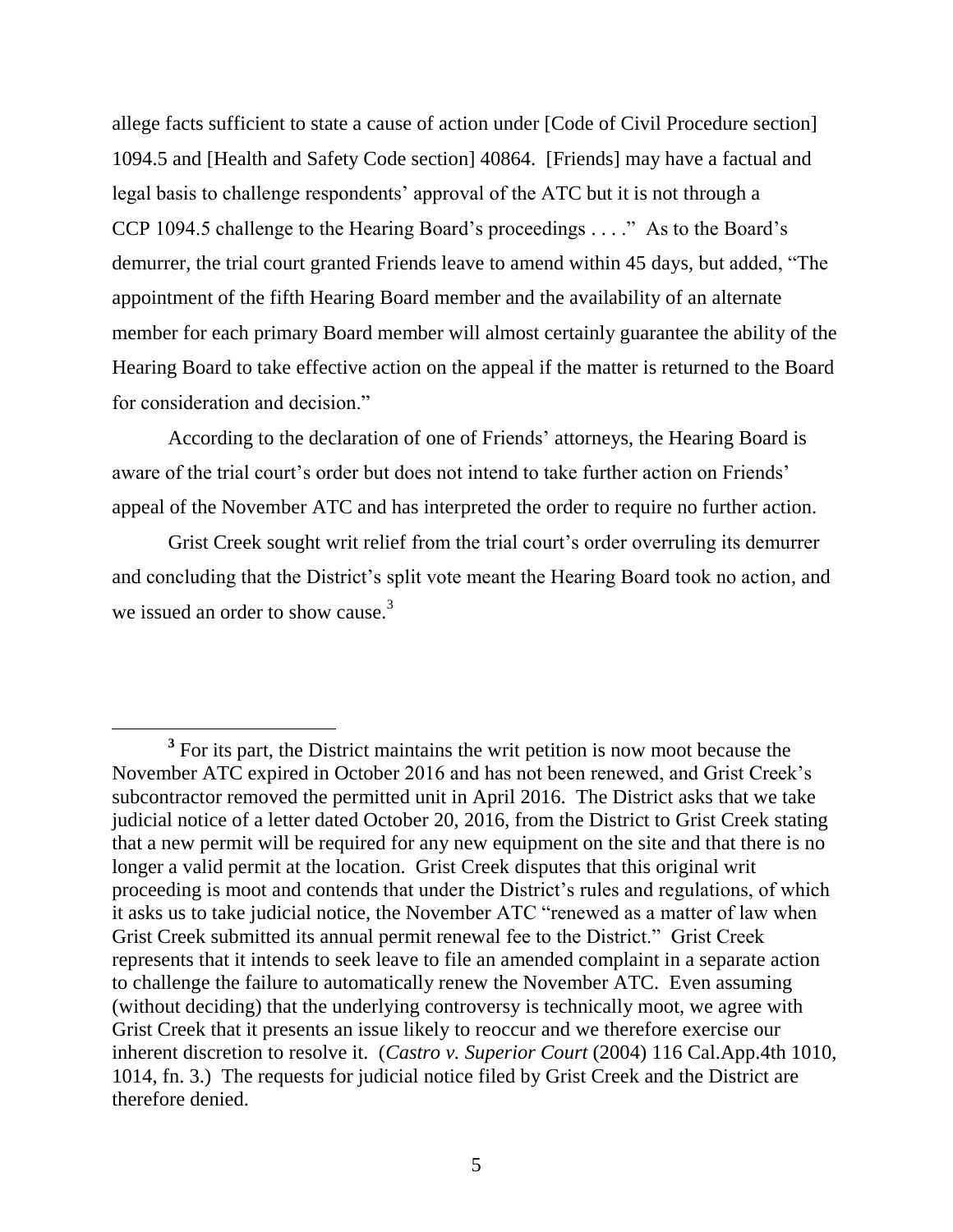#### II.

#### **DISCUSSION**

The question we resolve in this writ proceeding is narrow: What was the legal effect of the Hearing Board's tie vote on Friends' challenge to the District's approval of the November ATC? While Friends, on one hand, and Grist Creek and the District, on the other hand, disagree about the underlying merits of this dispute and whether the November ATC should be invalidated, all three agree that the effect of the Board"s tie vote was to deny Friends" appeal and that the trial court"s conclusion that the tie vote resulted in no action to be judicially reviewed was erroneous. Stated differently, these parties agree that the effect of the tie vote was to affirm the issuance of the November ATC. The Hearing Board, for its part, maintains the trial court correctly ruled that its tie vote resulted in no action being taken on Friends" appeal of the District"s ATC approval, and there is thus nothing to review. We conclude Grist Creek, Friends, and the District have the better argument.

We first note that, putting aside its merits, the trial court's order sustaining the Hearing Board"s demurrer is internally inconsistent. The court granted Friends leave to amend its complaint. In its preliminary response to this writ petition, the Hearing Board argued that because Friends was given the opportunity to amend, there is no need for this court to review the court's order at this stage. Yet given the court's conclusion that the Hearing Board"s tie vote means Friends is unable to state a cause of action, it is unclear how the petition possibly could be amended to state a valid cause. The trial court also noted that the appointment of a fifth member to the Hearing Board "will almost certainly guarantee the ability of the Hearing Board to take effective action on the appeal *if* the matter is returned to the Board" (italics added), but the court did not actually order that the matter be remanded to the Hearing Board for further action.<sup>4</sup> It is thus unclear how Friends, or any of the parties, could comply with the court's demurrer order.

**<sup>4</sup>** Although the parties disagree on what action the court should take in this writ proceeding, they all object to the matter being remanded to the Hearing Board for further consideration.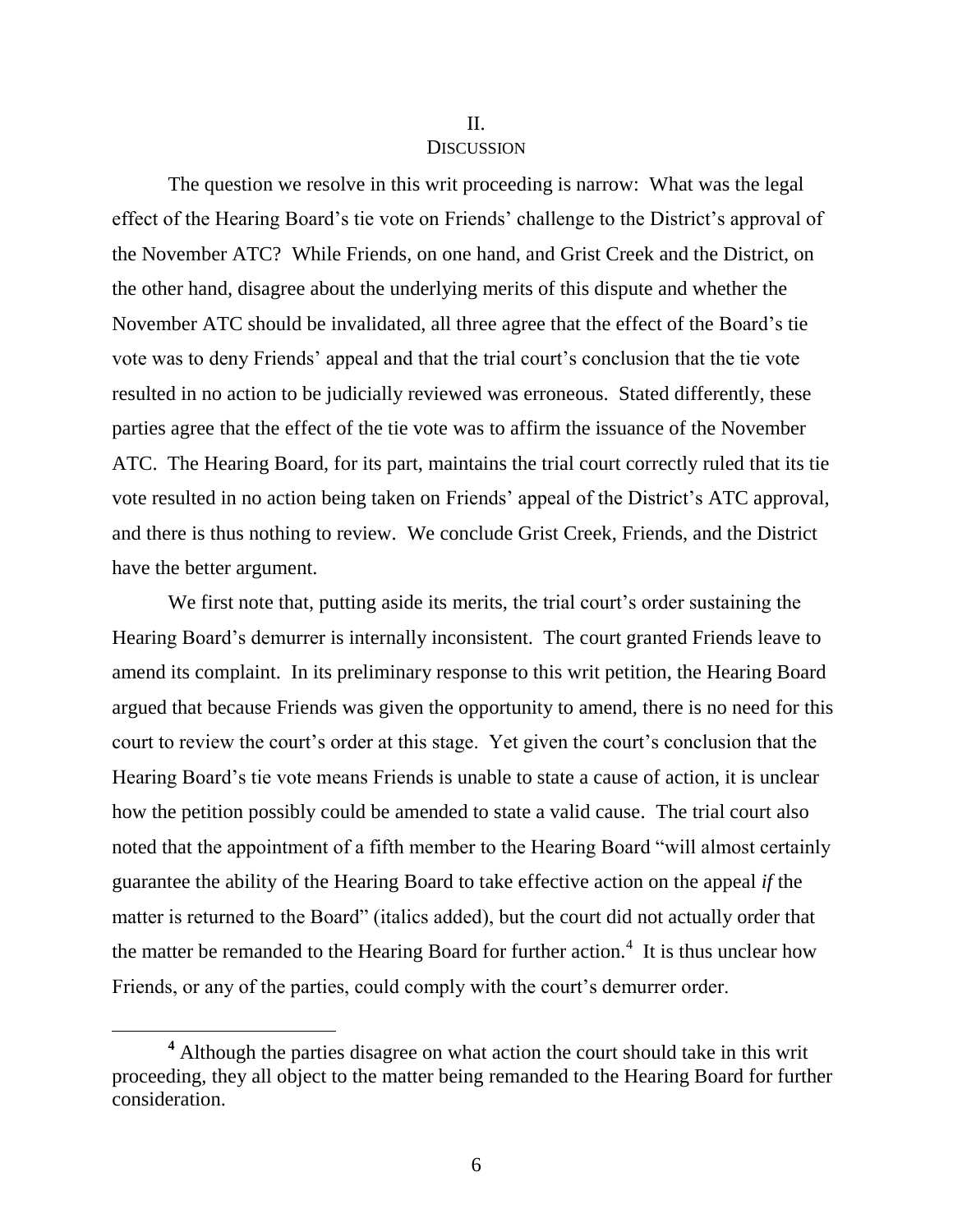There is one principle that indisputably applies to tie votes by administrative agencies: "T[hey] mean different things in different contexts." (*Vedanta Society of So. California v. California Quartet, Ltd.* (2000) 84 Cal.App.4th 517, 521 (*Vedanta*).) To provide context in these proceedings, we summarize the statutory scheme governing the issuance of permits such as the November ATC.

The District is composed of the members of the Mendocino County Board of Supervisors (§§ 40100, 40100.5, subd. (e)) and has the authority to issue permits to build and operate equipment that may cause the issuance of air contaminants (§ 42300.1). Any "aggrieved person" who participates in the process to obtain a permit from the District may request that the Hearing Board hold a public hearing to determine whether the permit was properly issued. (§ 42302.1.)

In general, a hearing board may not modify or revoke a permit unless the board holds a public hearing. (§§ 40808, 42302.1.) Three members of the five-member board comprise a quorum. (§§ 40800, 40820.) By statute, "[N]o action shall be taken by the hearing board except in the presence of a quorum and upon the affirmative vote of a majority of the members of the hearing board." (§ 40820.) After a hearing, the hearing board "may" (not must) take any of the following actions: (a) grant a permit that was denied by the air pollution control officer, (b) continue the suspension of a permit that was suspended by the air pollution control officer, (c) remove the suspension of an existing permit pending further information, (d) find that no violation exists and reinstate an existing permit, or (e) revoke an existing permit, if certain findings are made. (§ 42309.) The hearing board "shall render a decision on whether the permit was properly issued"  $(\S$  42302.1), and the decision "shall include the reasons for the decision" (§ 40862).

Taken together, these statutes mean that the Hearing Board here had a quorum to consider Friends" appeal of the November ATC, but failed to take action on the appeal because the appeal did not receive the votes of a majority of the members. (§ 40820.) The Hearing Board likewise did not take any of the actions permitted under section 42309 following a hearing, and it did not render a decision (§ 42302.1). It does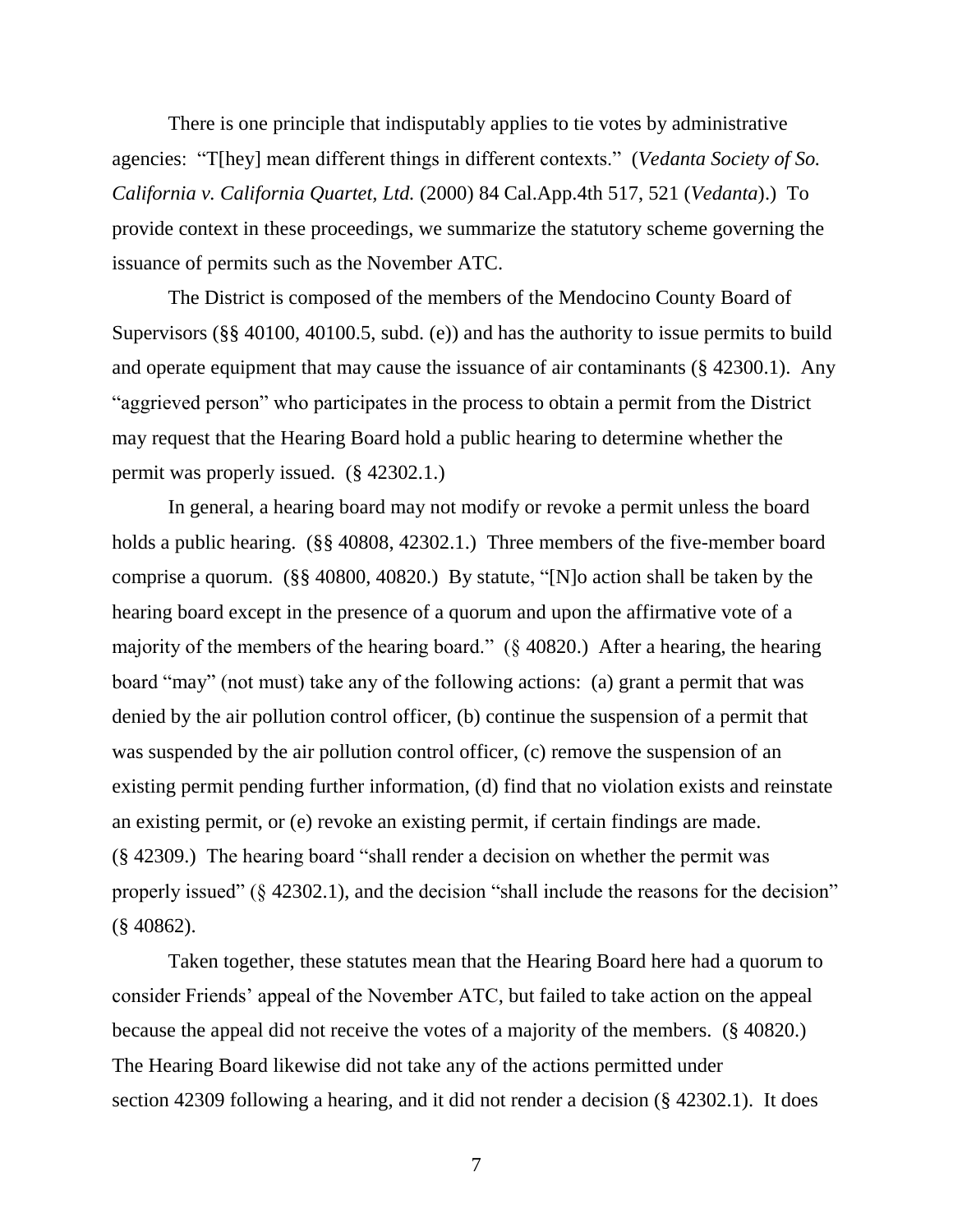not follow, however, that there is nothing for the trial court to review. The gravamen of Friends' petition in the trial court is a challenge to the District's underlying approval of the November ATC and the Hearing Board"s failure to revoke that permit. That controversy is ripe for judicial review.

The cases upon which the trial court relied in sustaining the Hearing Board's demurrer are not to the contrary. For example, in *Lopez v. Imperial County Sheriff's Office* (2008) 165 Cal.App.4th 1 (*Lopez*), a county sheriff's office terminated two employees, who appealed their terminations to a five-member county employment appeals board. (*Id.* at p. 3.) Two members voted to sustain the terminations, two voted to reverse them, and one abstained after concluding that the " "evidence . . . [w]as far from sufficient to support a decision.' " *(Ibid.)* The fired employees argued that the tie vote effectively reversed their terminations, but the trial court disagreed and instead ordered the board to conduct another vote, and the appellate court affirmed the ruling. (*Id.* at pp. 3-4.) *Lopez* faulted the abstaining board member, who "erroneously deferred to [the sheriff"s office"s] findings, even as he stated that the deference "[was] at war with the excellent record of the [fired employees], and the somewhat minor level of the admitted transgressions." " (*Id.* at p. 5.) The court held that because the board was compelled to independently review the sheriff's office's decision, it was appropriate to remand to the board so that it could take this mandated action. The *Lopez* court held "that the tie votes resulted in a failure to act," which "returned [the fired employees] to the status quo ante, and the [sheriff's office's] terminations remain[ed] in effect until the Board conduct[ed] another vote," meaning that the court would not go so far as to reverse the employees' terminations as the employees requested. (*Ibid.*)

Here, the trial court relied on *Lopez* for the broad proposition that "a tie vote of an administrative agency results in no action," but that reliance is based on an oversimplification. Again, in *Lopez*, the fired employees argued that the board"s tie vote resulted in their reinstatement, but the appellate court rejected that argument, concluding instead that the tie vote restored them to having been terminated after the fifth board member wrongfully abstained from the vote. (*Id.* at pp. 3-5.) That is the context in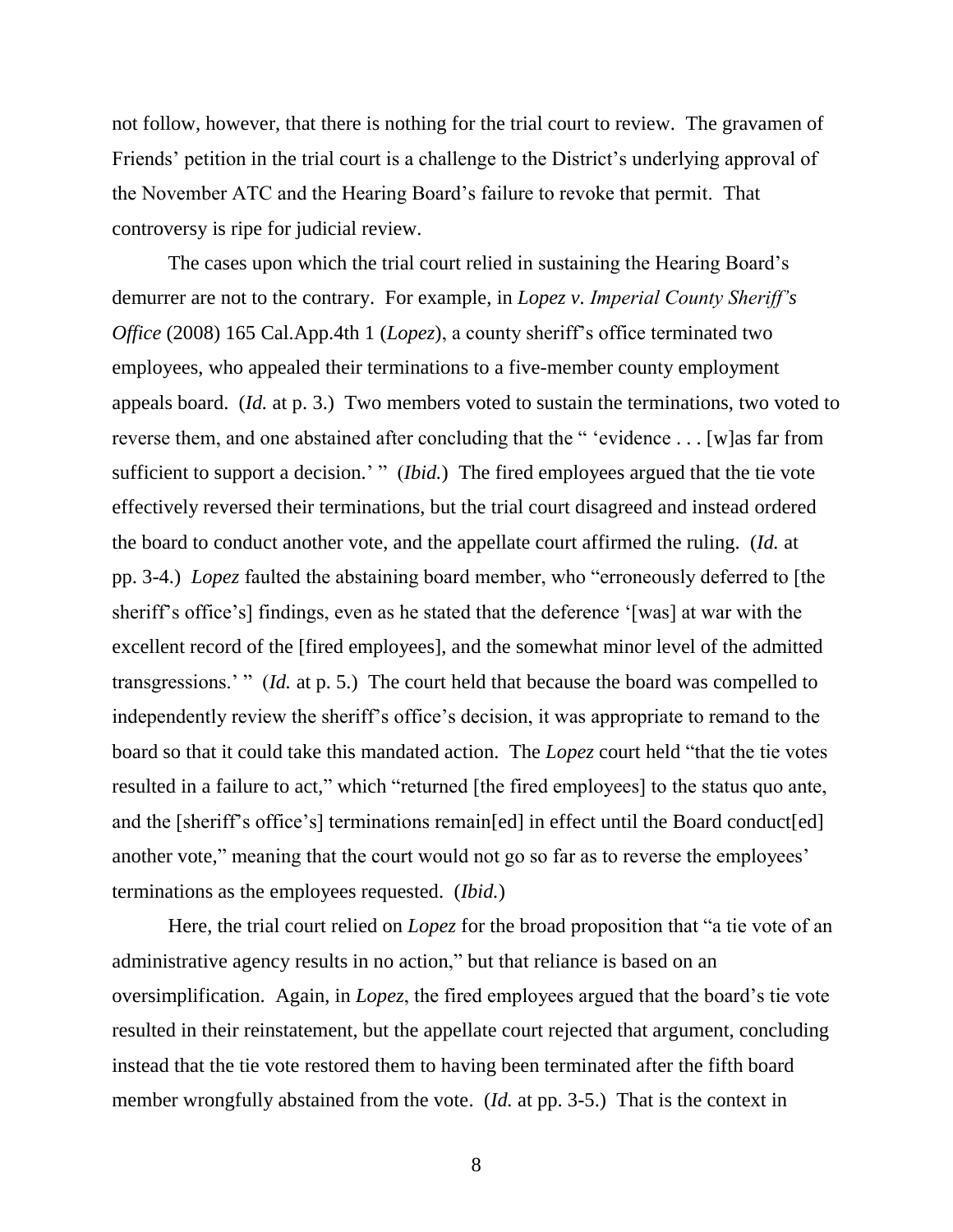which the court concluded that the board had taken no action. (*Id.* at p. 4.) In other words, *Lopez* did not hold that a tie vote resulted in the terminated employees' failure to state a cause of action, only that they were entitled to a different remedy from the one they sought.

By contrast, Friends does not claim that the tie vote resulted in the reversal of the November ATC. To the contrary, it acknowledges that the Hearing Board failed to overrule the District, and Friends" petition alleges that the Hearing Board"s failure to do so was an abuse of discretion. Unlike in *Lopez*, there is no allegation here that any member of the Hearing Board who participated in Friends' appeal failed to act as required by law, and there is likewise no allegation that the fifth Board member wrongfully abstained from participating. So whereas it was appropriate in *Lopez* to remand to the hearing board to take action it was required to take, there is no analogous reason to remand here.

*Clark v. City of Hermosa Beach* (1996) 48 Cal.App.4th 1152 (*Clark*) also does not support the trial court"s conclusion that Friends failed to state a cause of action. In *Clark*, a city planning commission approved plaintiff property owners' application for permits related to a building project, but the city council denied the permits by a three-to-two vote. (*Id.* at p. 1159.) *Clark* concluded that the property owners were deprived of a fair hearing because, among other things, one of the voting council members had a conflict of interest. (*Id.* at pp. 1159, 1172-1173.) Whereas the trial court ordered the city to reinstate the planning commission"s approval of the property owners" permits, *Clark* held that the appropriate remedy was to remand to the city council to provide a second, fair hearing on the matter. (*Id.* at pp. 1168-1169.) The court based its decision on the language of Code of Civil Procedure section 1094.5, subdivision (f), which permits a court to set aside an order but not to reinstate a previous decision. (*Clark*, at p. 1174.) It also relied on the applicable municipal code, which required three affirmative votes of city council members in order to obtain the relevant use permit. (*Id.* at pp. 1175-1176.) Because the property owners had not received three votes by council members free from conflict, the court ordered the matter returned to the city council to rehear the appeal and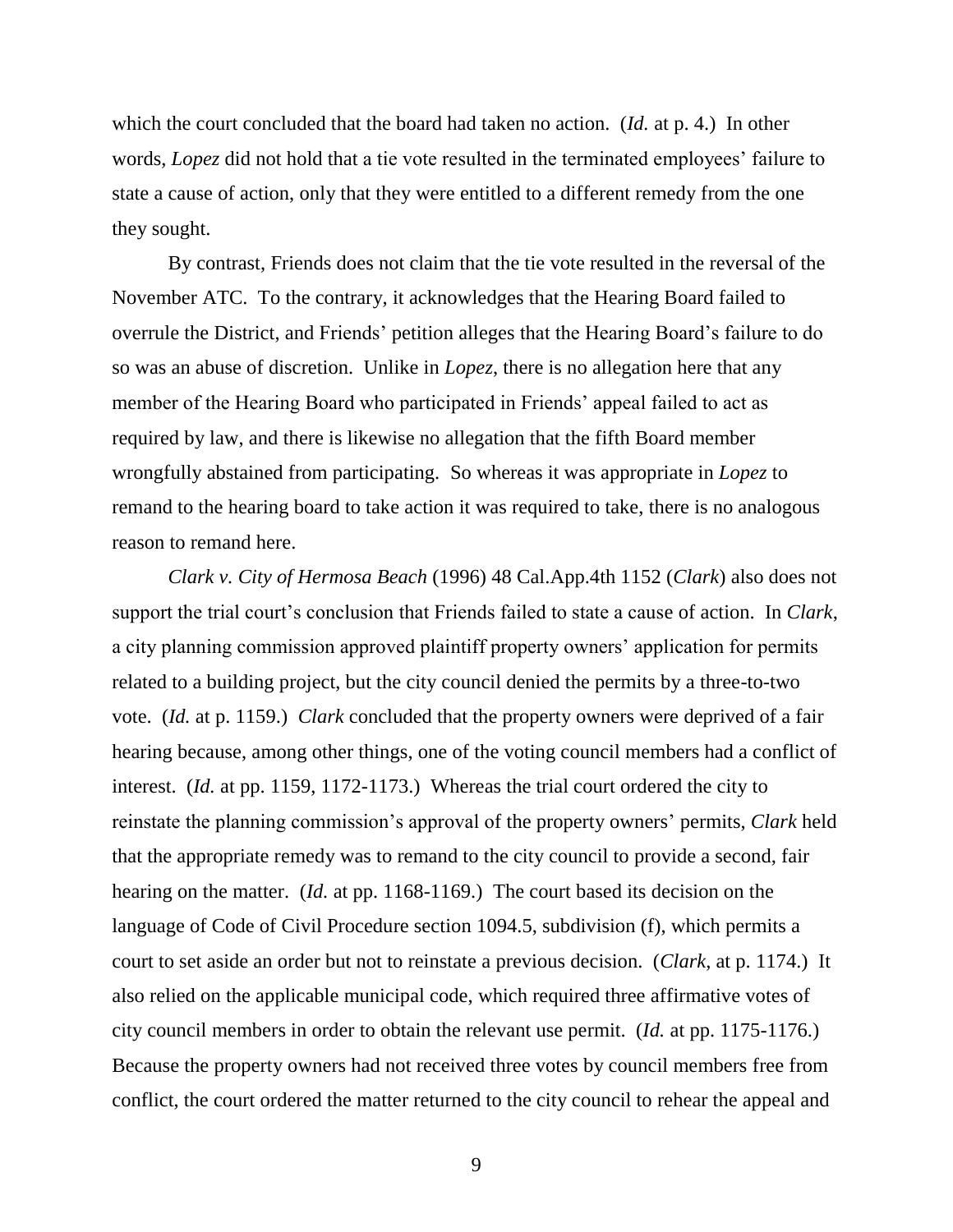to provide the property owners with a fair hearing on their permits. (*Id.* at pp. 1176- 1177.) As in *Lopez*, the court did not hold that a tie vote resulted in a failure to state a cause of action, but instead focused on the appropriate remedy.

*Lopez* and *Clark* both quoted a statement from *Graves v. Commission on Professional Competence* (1976) 63 Cal.App.3d 970, 976-977 (*Graves*), that "as a general rule an even division among members of an administrative agency results in no action." (*Lopez*, *supra*, 165 Cal.App.4th at p. 4; *Clark*, *supra*, 48 Cal.App.4th at p. 1176.) The trial court here interpreted this passage broadly to mean that "no action" on an appeal means that a tie vote results in no action that may be reviewed by writ of mandate. But like the other cases cited by the trial court, *Graves* does not support this broad of a conclusion. The case involved a challenge to the decision of a school district"s hearing commission to dismiss a district employee. (*Graves*, *supra*, at pp. 971-972.) Two commission officers voted to dismiss the employee, and a third dissented. (*Id.* at pp. 972-973.) *Graves* concluded that the decision was invalid because one of the two commissioners who voted in favor of dismissal was not authorized to participate in the decision, and the trial court thus should have set aside the commission"s decision. (*Id.* at pp. 976-977.) It was in this context—deciding whether having only two qualified members participate in a commission decision invalidated the decision—that the court noted that tie votes of an administrative agency generally result in "no action." (*Id.* at pp. 976-977.) In *Graves*, as in *Lopez* and *Clark*, this meant that the agency"s decision should be set aside—not that it was immune from review because of a tie vote, as the trial court concluded in this case.

Finally, *Anderson v. Pittenger* (1961) 197 Cal.App.2d 188, the last case upon which the trial court relied, also does not support its conclusion. In *Anderson*, a city council held a hearing regarding a planning commission"s approval of a variance, and a motion to approve the variance resulted in a two-two tie after a fifth councilmember did not vote on the motion. (*Id.* at pp. 189-191.) Meeting minutes following the vote stated that the motion " "failed to carry" " and that the motion " "could be revoted upon now *or at a later time* . . . ." " (*Id.* at pp. 191-192, italics added.) At a council meeting months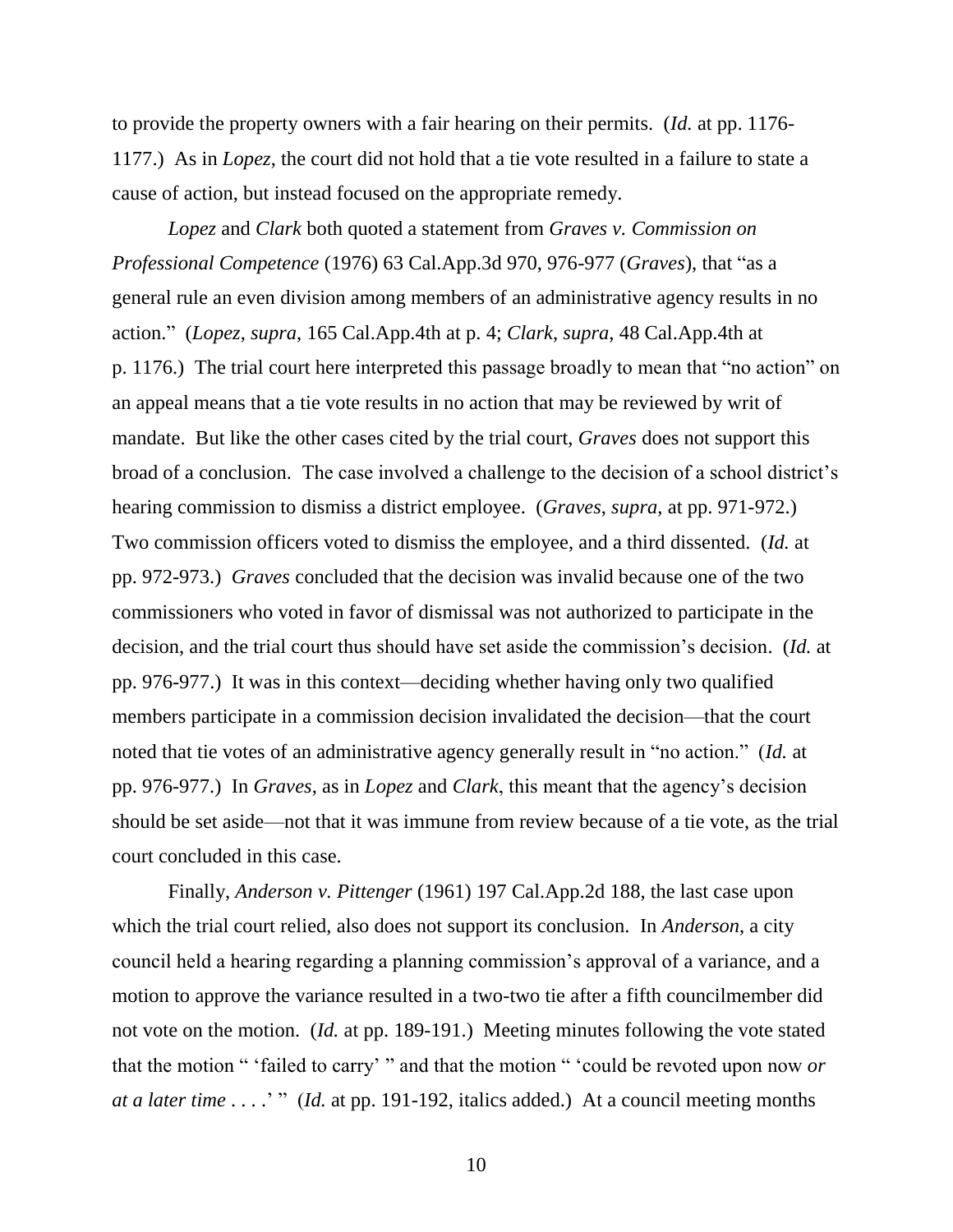later, the council voted three-to-two to deny the permit. (*Id.* at p. 192.) On appeal, the property owner argued that the original tie vote affirmed the commission"s approval and that the city council lost jurisdiction to reconsider that decision, but *Anderson* rejected both arguments. (*Id.* at pp. 194-195.) The court concluded that the original tie vote resulted in "no action" (*id.* at p. 195) *and* that the city council retained jurisdiction to vote on the permit later, as it had said it would do. (*Id.* at pp. 194-195.) Here, by contrast, the Hearing Board has not indicated it intends to revisit Friends" appeal.

In sum, although the cases upon which the trial court relied in sustaining the Hearing Board"s demurrer referred generally to a tie vote resulting in "no action," none of them stand for the proposition that the results of those tie votes were not subject to judicial review. To the contrary, the courts analyzed what *judicial remedy* was appropriate given the effect of the tie votes.

We agree with Grist Creek, the District, and Friends that the effect of the Hearing Board's tie vote here was to deny Friends' appeal, leaving the November ATC intact and, thus, the Hearing Board"s failure to act was itself an action subject to judicial review.

In situations where an appeal to a hearing board *does* receive an affirmative vote of the majority of the members (§ 40820), a party may seek judicial review by filing a petition for a writ of administrative mandate under Code of Civil Procedure section 1094.5. (§ 40864.) Such a writ of mandate is "for the purpose of inquiring into the validity of any final administrative *order or decision* made as the result of a proceeding in which by law a hearing is required to be given, evidence is required to be taken, and discretion in the determination of facts is vested in the inferior tribunal, corporation, board or officer . . . ." (Code Civ. Proc., § 1094.5, subd. (a), italics added.) The parties apparently do not dispute that proceedings before the Hearing Board are the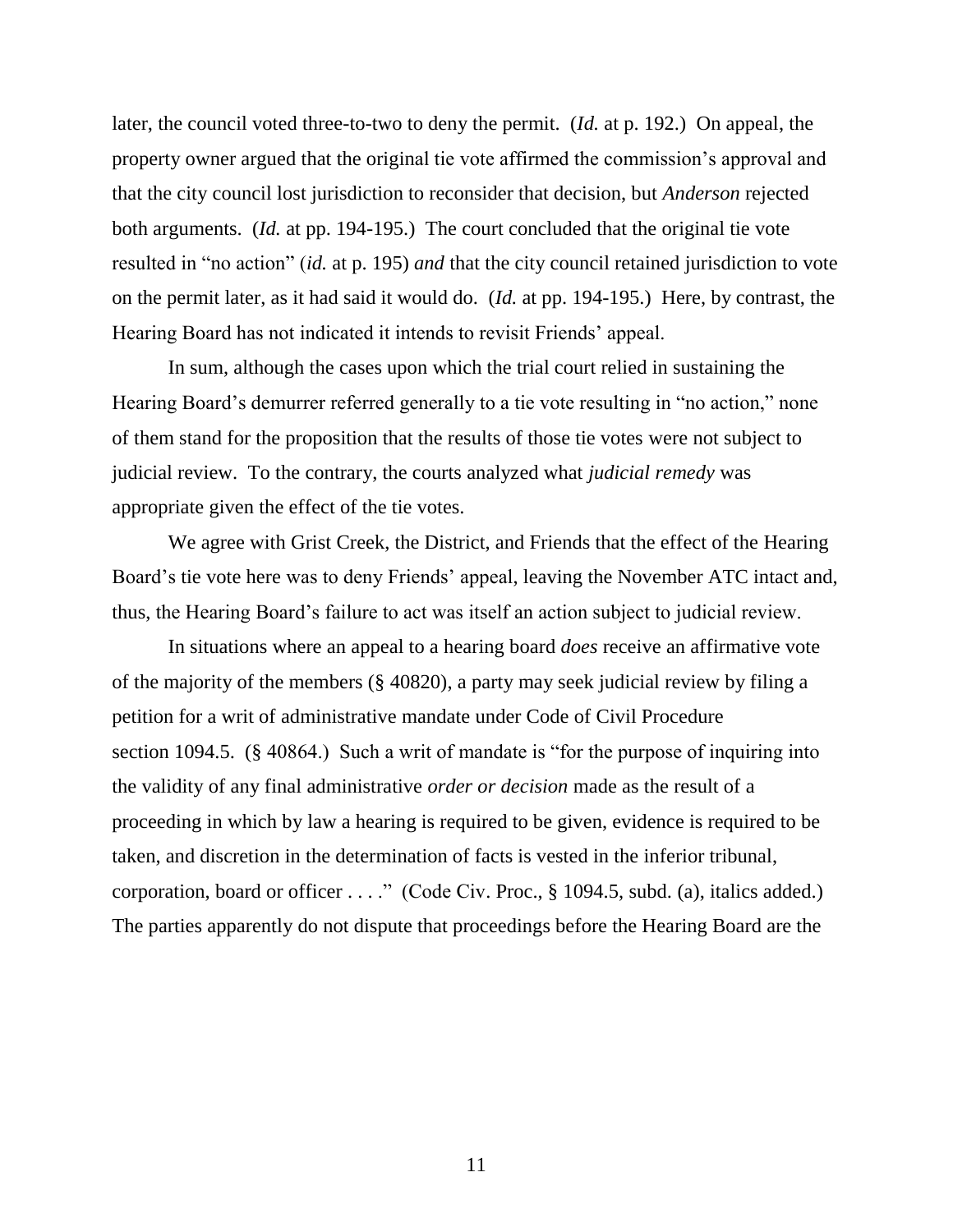type encompassed by administrative mandate.<sup>5</sup> (E.g., § 42308 [hearing by board].) Instead, they dispute whether the Hearing Board"s tie vote meant that there was no "order or decision" (Code Civ. Proc., § 1094.5, subd. (a)) to review. The Hearing Board apparently contends that because it did not issue a written decision, there is no decision for the trial court to review. This is too narrow a view of proceedings in administrative mandate.

The board"s tie vote meant that the November ATC was allowed to stand, which was effectively a decision not to revoke it (cf. § 42309, subd. (e)). The trial court may review this decision for a prejudicial abuse of discretion under Code of Civil Procedure section 1094.5, subdivision (b)—that is, whether the Hearing Board proceeded in the manner required by law or whether the decision not to set aside the November ATC was supported by the evidence. (See also § 1094.5, subd. (c) [analyzing whether findings are supported by substantial evidence].) True, the Hearing Board did not make any written factual findings, so it is difficult to know how the trial court's review of Board proceedings will unfold. But the gravamen of Friends" petition is a challenge to the November ATC, and we have no trouble concluding that the tie vote does not hinder a review of that approval.

We find further support for our holding in the requirements for filing a petition for writ of administrative mandamus under Code of Civil Procedure section 1094.5. Subdivision (a) provides that the trial court may review "the validity of any final administrative order or decision made as the result of a proceeding in which by law a hearing is required to be given, evidence is required to be taken, and discretion in the determination of facts is vested in the inferior tribunal, . . . board, or officer." Before seeking relief under this provision, a party must exhaust available administrative

**<sup>5</sup>** We likewise held in appeal No. A148508 that whether styled as a challenge directly under CEQA or a writ proceeding under section 40864, Friends" challenge to the issuance of an ATC appealed to the Hearing Board is subject to judicial review under administrative mandamus (Civ. Proc. Code § 1094.5). (*Friends of Outlet Creek v. Mendocino County Air Quality Management District et al., supra*, A148508 [nonpub. opn.].)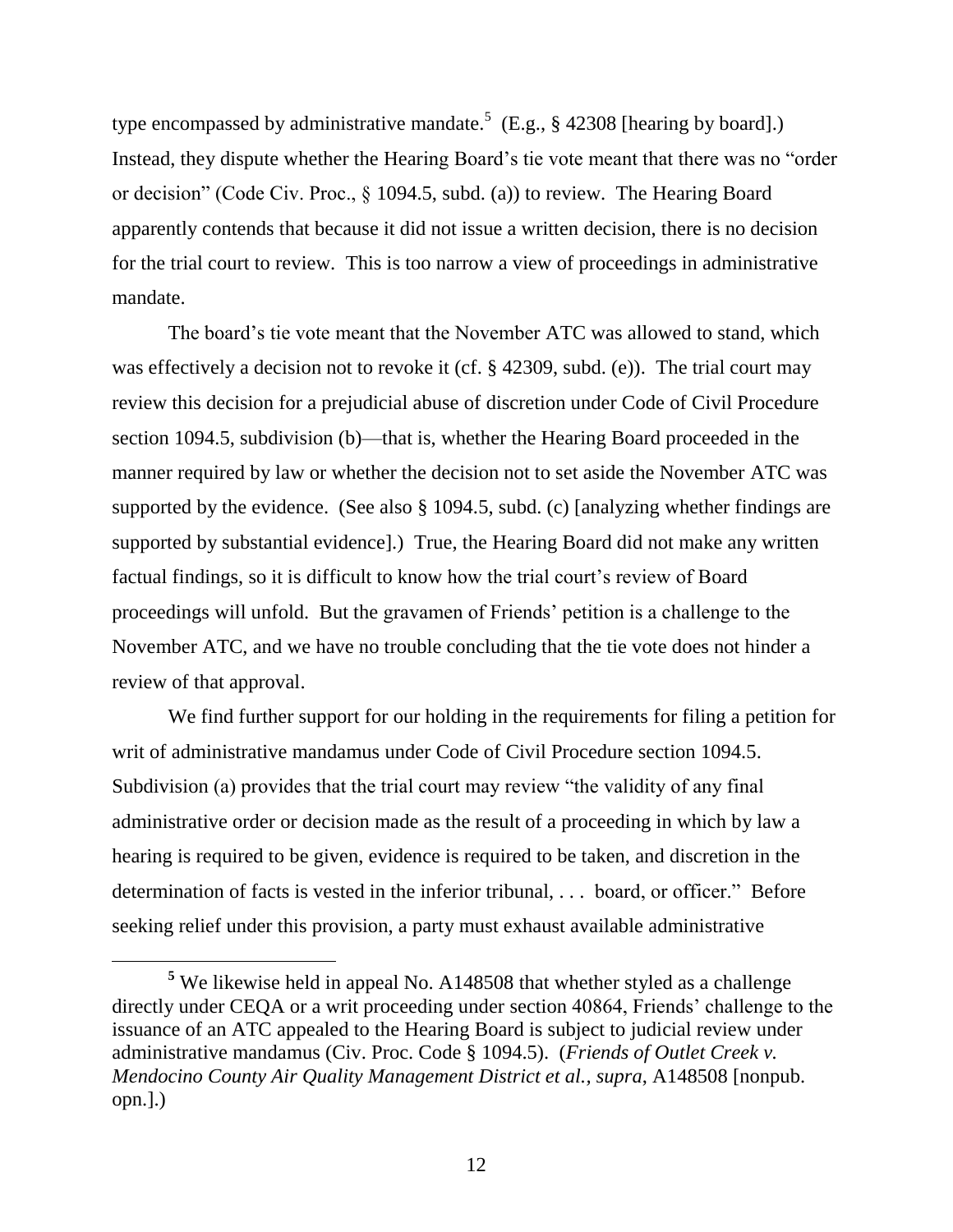remedies. (*Eight Unnamed Physicians v. Medical Executive Com.* (2007)

150 Cal.App.4th 503, 510-511.) "[T]he rule is that where an administrative remedy is provided by statute, relief must be sought from the administrative body and this remedy exhausted before the courts will act." (*Abelleira v. District Court of Appeal* (1941) 17 Cal.2d 280, 292.) "The primary purpose of the doctrine "is to afford administrative tribunals the opportunity to decide in a final way matters within their area of expertise prior to judicial review." [Citation.] "The essence of the exhaustion doctrine is the public agency"s opportunity to receive and respond to articulated factual issues and legal theories *before* its actions are subjected to judicial review." [Citations.] The doctrine prevents courts from interfering with the subject matter of another tribunal." (*Citizens for Open Government v. City of Lodi* (2006) 144 Cal.App.4th 865, 874.)

Here, Friends exhausted its administrative remedies by doing everything it could do to challenge the District"s approval of the November ATC, and the relevant administrative tribunal (the Hearing Board) was given an opportunity to decide a matter within its area of expertise before Friends sought judicial review. Thus, reviewing the District's permit approval by the trial court will not constitute judicial interference with the authority or subject-matter expertise of the Hearing Board. 6 (*Citizens for Open Government v. City of Lodi*, *supra*, 144 Cal.App.4th at p. 874.)

We reject the Hearing Board's contention, raised for the first time in this writ proceeding, that Friends" petition should be amended to exclude the Board as a party. Whereas the Board argued below that its demurrer should be sustained without leave to amend, and argued in its preliminary response in this court that this petition be denied

 $\overline{a}$ 

<sup>&</sup>lt;sup>6</sup> Some of the foregoing analysis is taken from an opinion that was ordered depublished upon grant of review of an issue unrelated to the effect of a tie vote. (See *Today's Fresh Start, Inc. v. Los Angeles County Office of Education* (2013) 57 Cal.4th 197, 210 [noting without analysis that State Board of Education"s tie vote amounted to affirmation of county board"s decision].) We find the Court of Appeal"s analysis persuasive. (*Venoco, Inc. v. Gulf Underwriters Ins. Co.* (2009) 175 Cal.App.4th 750, 763, fn. 1 ["We read [an unpublished decision]. Its reasoning is impeccable. Too bad we cannot cite it."]; *People v. McDaniels* (1994) 21 Cal.App.4th 1560, 1566, fn. 2 [analysis in unpublished opinion may properly be considered].)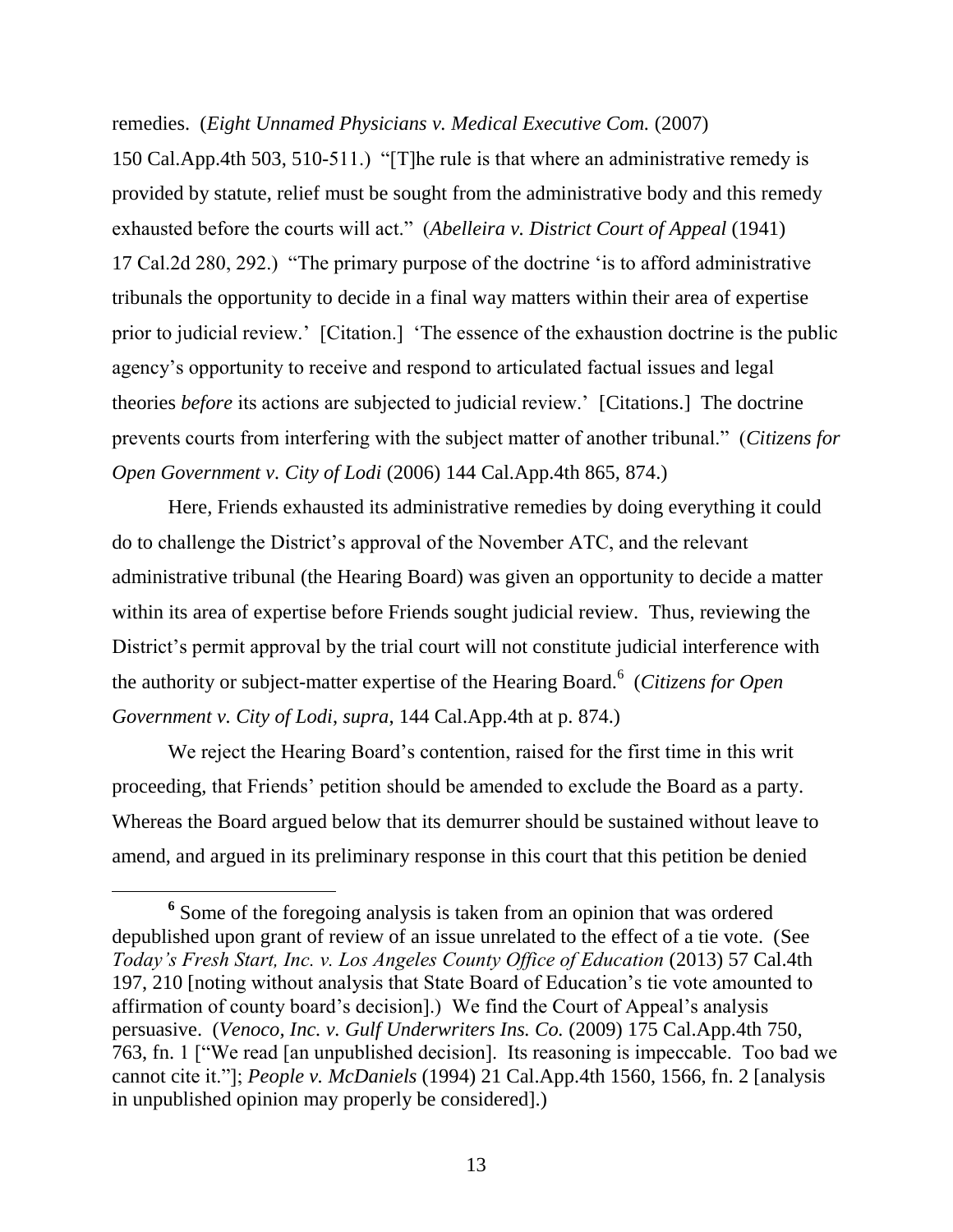and the case be allowed "to proceed to a final decision," it now argues in its return to Grist Creek"s petition that Friends" petition could be amended to *exclude the Hearing Board*. According to the Hearing Board, Friends could amend its petition to seek review of the District"s approval, it could allege that the group had exhausted its administrative remedies, and "[t]he Hearing Board would not need to be named in that amended petition and the only required administrative record would be the record made by the [District's air pollution control officer] in making his decision." We disagree. First, this position was apparently not advanced below, or even in the Hearing Board"s preliminary response in this court. Second, and more significantly, it would be premature to conclude that the proceedings before the Hearing Board are inevitably irrelevant to Friends" underlying petition.

In sum, we conclude that the trial court erred in ruling that Friends failed to allege a cause of action on the basis that the Hearing Board"s tie vote resulted in "no action." We again stress, however, that our ruling is a narrow one. We agree with *Vedanta*, *supra*, 84 Cal.App.4th at page 521, that tie votes mean different things in different contexts. In the statutory and procedural context presented here, the tie vote meant that the Hearing Board effectively allowed the November ATC to stand, and the outcome of not setting aside the November ATC may be reviewed by way of a writ petition in the trial court.

#### III.

#### **DISPOSITION**

The District's request for judicial notice, filed on January 19, 2017, is denied. Grist Creek's request for judicial notice, filed on February 3, 2017, is denied.

Grist Creek"s petition for a writ of mandate is granted. Let a writ of mandate issue commanding the trial court to vacate its order sustaining the Hearing Board"s demurrer and to enter a new and different order overruling the demurrer. The trial court is further directed to reconsider the merits of Grist Creek"s demurrer in light of this opinion as well as this court's opinion in *Friends of Outlet Creek v. Mendocino County Air Quality Management District et al.* (A148508).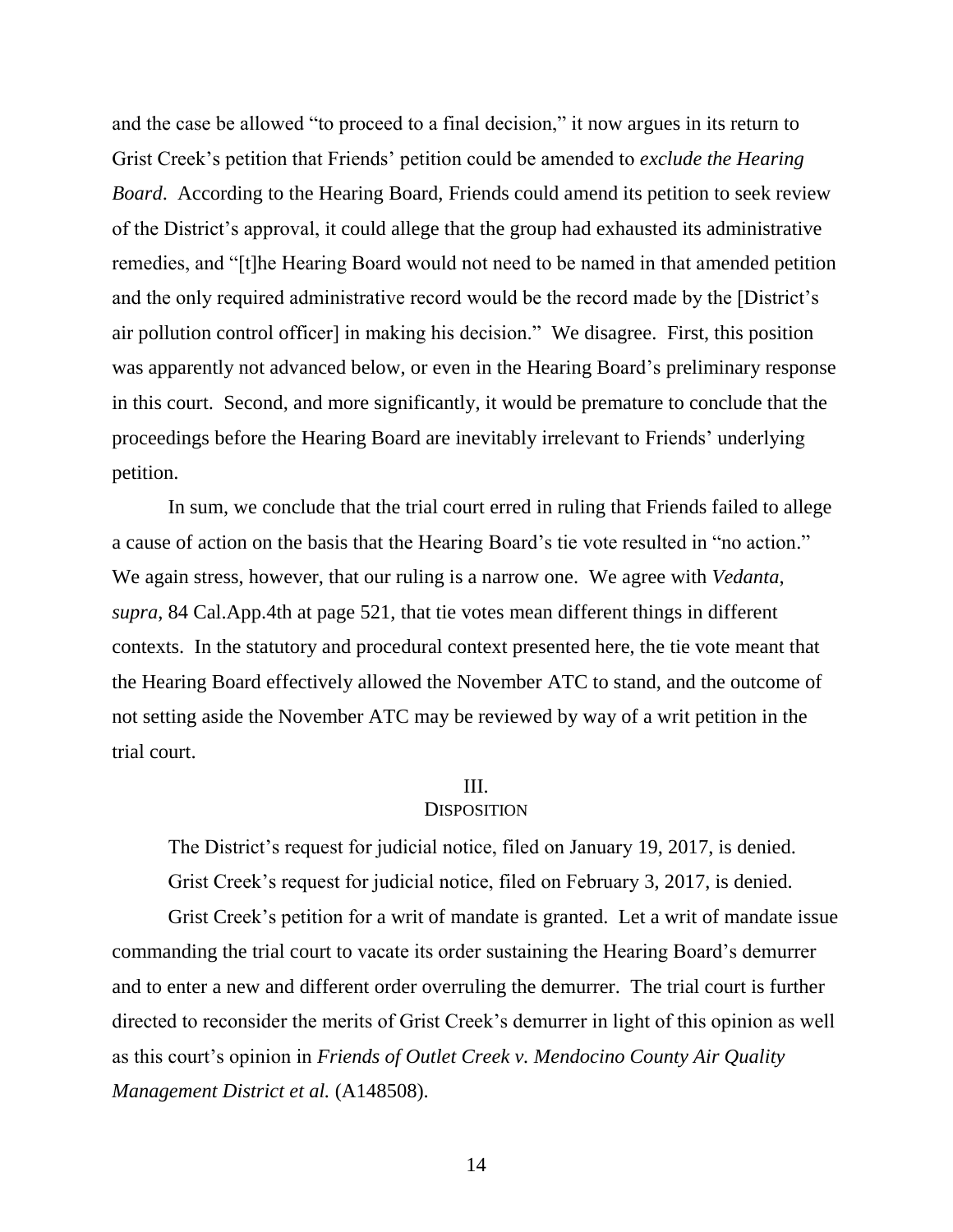To prevent further delays in the superior court proceedings, this decision shall be final as to this court five court days after its filing. (Cal. Rules of Court, rule 8.490(b)(2)(A).) The previously issued stay shall dissolve upon finality of this opinion.

Each party to bear its own costs.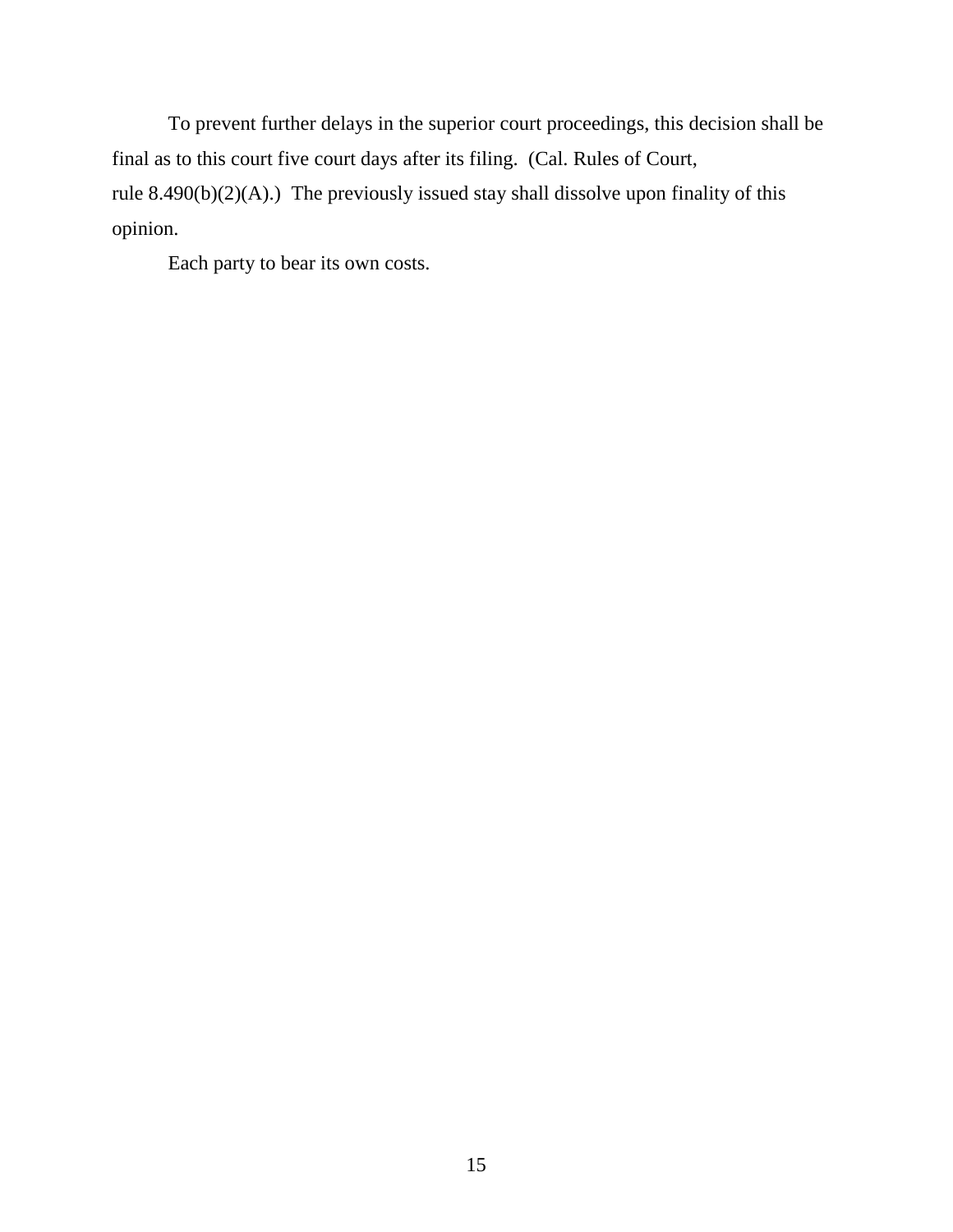Humes, P.J.

We concur:

Dondero, J.

Banke, J.